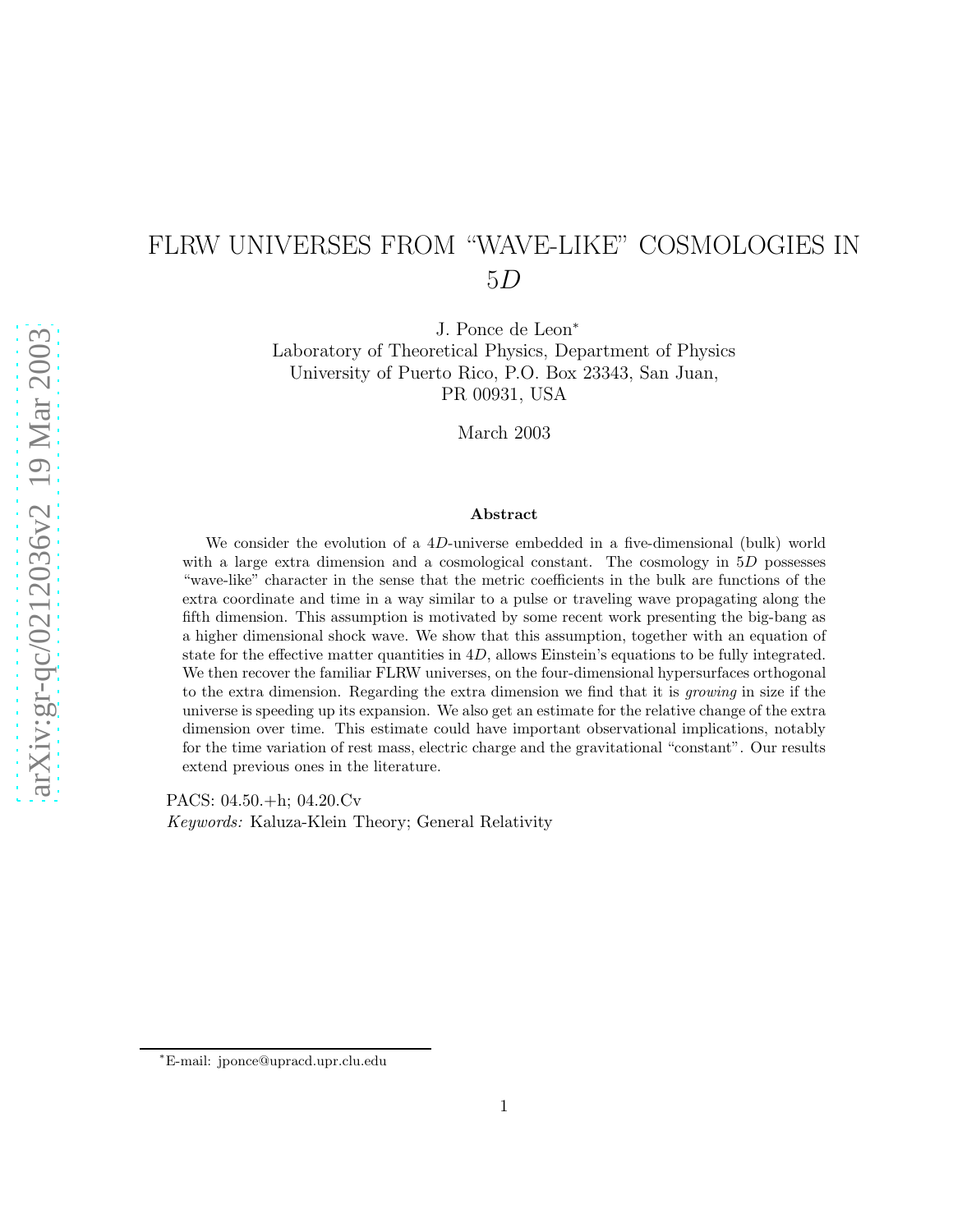### 1 Introduction

The possibility that our universe is embedded in a higher dimensional space has generated a great deal of active interest. In Brane-World and Space-Time-Matter (STM) theories the usual constraint on Kaluza-Klein models, namely the cylinder condition, is relaxed so the extra dimensions are not restricted to be "small". Although these theories have different physical motivations for the introduction of a large extra dimension, they share the same working scenario, lead to the same dynamics in  $4D$ , and face the same challenges [1]. Among them, to predict observationally testable effects of the extra dimension.

The nontrivial dependence of the spacetime metric on the extra coordinate, allowed in both brane-world and STM, endows solutions of the five-dimensional equations with new intriguing properties. The first important question concerning solutions in  $5D$  is to check whether they give back standard four-dimensional results. Next, comes the study of the new physics and predictions coming from the extra non-compact dimension.

A number of solutions are already known. However, of particular interest are those obtained on simple assumptions that allow a complete and systematic integration of the five-dimensional Einstein's equations. As an illustration, we mention the following three classes of cosmological solutions.

(i) Solutions where the metric coefficients admit separation of variables [2]. These have been applied to the discussion of a wide variety of cosmological problems that range from singularities to geodesic motion [3]-[9].

(ii) Solutions where  $g_{44}$  is static [\[10\]](#page-11-0). These have been discussed in the context of brane models where our universe is a domain wall in a five-dimensional anti-de Sitter spacetime [\[11\]](#page-11-1)-[\[18\]](#page-11-2), and in STM for vanishing cosmological constant [\[20\]](#page-11-3).

(iii) Solutions where  $g_{00}$  is independent of the extra coordinate. These have been used to study the possibility of variable physical "constants" in the context of brane-world models [\[21\]](#page-11-4) and, a subclass of them, in the analysis of singularities in STM [22].

However, there is another simple class of models that allow straightforward integration of the field equations. We refer here to the case where the metric functions have a simple functional dependence of time and the extra coordinate similar to that in traveling waves or pulses propagating in the fifth dimension. These "wave-like" cosmological models were originally investigated by Liu and Wesson [\[23\]](#page-12-0) and more recently by Wesson, Liu and Seahra [\[24\]](#page-12-1) in the context of STM. They considered the special class of solutions resulting from the following two conditions.

- 1. The effective matter quantities satisfy the isothermal equation of state  $p = \gamma \rho$ .
- 2. The time metric coefficient  $g_{00}$  and the expansion factor of the space-sections are related by a power law.

Under these conditions, they showed that for both the matter-dominated ( $\gamma = 0$ ) and radiationdominated ( $\gamma = 1/3$ ) eras of the universe, the 4D spacetime defined by hypersurfaces of the 5D metric are just the same as those of the standard Friedmann-Robertson-Walker models of general relativity.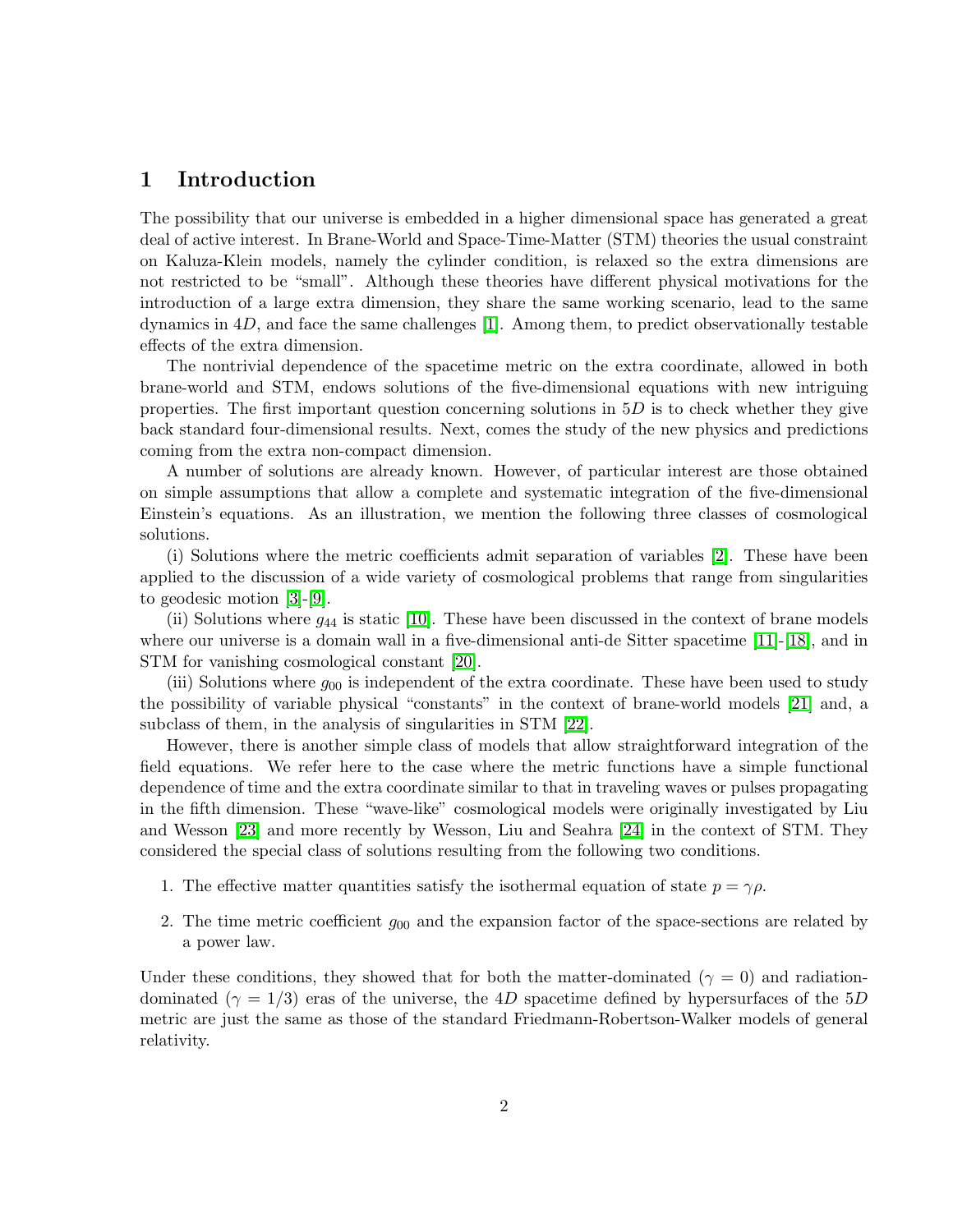This paper is motivated by the works of Liu and Wesson [\[23\]](#page-12-0) and Wesson, Liu and Seahra [\[24\]](#page-12-1). We believe that wave-like cosmologies represent an elegant class of solutions. But, unfortunately, they have not been investigated enough in the literature. Our aim in this paper is to remedy in part this situation.

Firstly, we show that wave-like cosmologies can be fully integrated in 5D without introducing additional assumptions, except for an equation of state. In particular the second condition mentioned above is not needed. Besides, for future applications in brane theory, we include a non-vanishing five-dimensional cosmological constant in the discussion.

Secondly, we show that on the four-dimensional hypersurfaces orthogonal to the extra dimension, we recover the familiar FLRW universes, for an arbitrary value of  $\gamma$  (not only for  $\gamma = 0$  or  $\gamma = 1/3$ ), regardless of the specific choice of parameters in the solution in 5D.

We also obtain some "new" physics regarding the extra dimension. Namely, we find that the "size" of the extra dimension (the metric coefficient of the extra dimension) is related to the expansion factor of the space-sections through the Hubble parameter. An interesting prediction of the model is that, although the extra dimension is small today, it is *growing* in size if the universe is speeding up its expansion. The opposite also holds, the size of the extra dimension is decreasing if the universe is speeding down its expansion. Another significant feature is that the relative "speed" of change of the extra dimension is determined by the Hubble and deceleration parameters. This last feature has important observational implications for theories in more than four dimensions that predict the time-variation of some quantities usually considered as constants, among them the gravitational "constant" G as well as the rest mass and charge of particles.

The paper is organized as follows. In Section 2 we present the "cosmological" equations in 5D. In Section 3 we obtain the equation that provides the cosmological evolution of the wave-like model. In Section 4 we introduce the effective matter. This is a little more involved here than in STM, due to the non-vanishing energy-momentum tensor in 5D. In Sections 5 and 6 we discuss the solution in the  $5D$ -bulk and the  $4D$ -spacetime, respectively. Finally, in Section 7 we present a summary and conclusions.

### 2 Field equations

<span id="page-2-0"></span>In cosmological applications the metric is commonly taken in the form

$$
dS^{2} = n^{2}(t, y)dt^{2} - a^{2}(t, y)\left[\frac{dr^{2}}{(1 - kr^{2})} + r^{2}(d\theta^{2} + \sin^{2}\theta d\phi^{2})\right] + \epsilon \Phi^{2}(t, y)dy^{2},
$$
 (1)

where  $k = 0, +1, -1$  and  $t, r, \theta$  and  $\phi$  are the usual coordinates for a spacetime with spherically symmetric spatial sections. We adopt signature  $(+ - - -)$  for spacetime and the factor  $\epsilon$  can be −1 or +1 depending on whether the extra dimension is spacelike or timelike, respectively.

The corresponding field equations in 5D are

<span id="page-2-1"></span>
$$
G_{AB} = k_{(5)}^2 \, {}^{(5)}T_{AB},\tag{2}
$$

where  $k_{(5)}^2$  is a constant introduced for dimensional considerations,  ${}^{(5)}T_{AB}$  is the energy-momentum tensor in  $5D$  and the non-vanishing components of the Einstein tensor  $G_{AB}$  are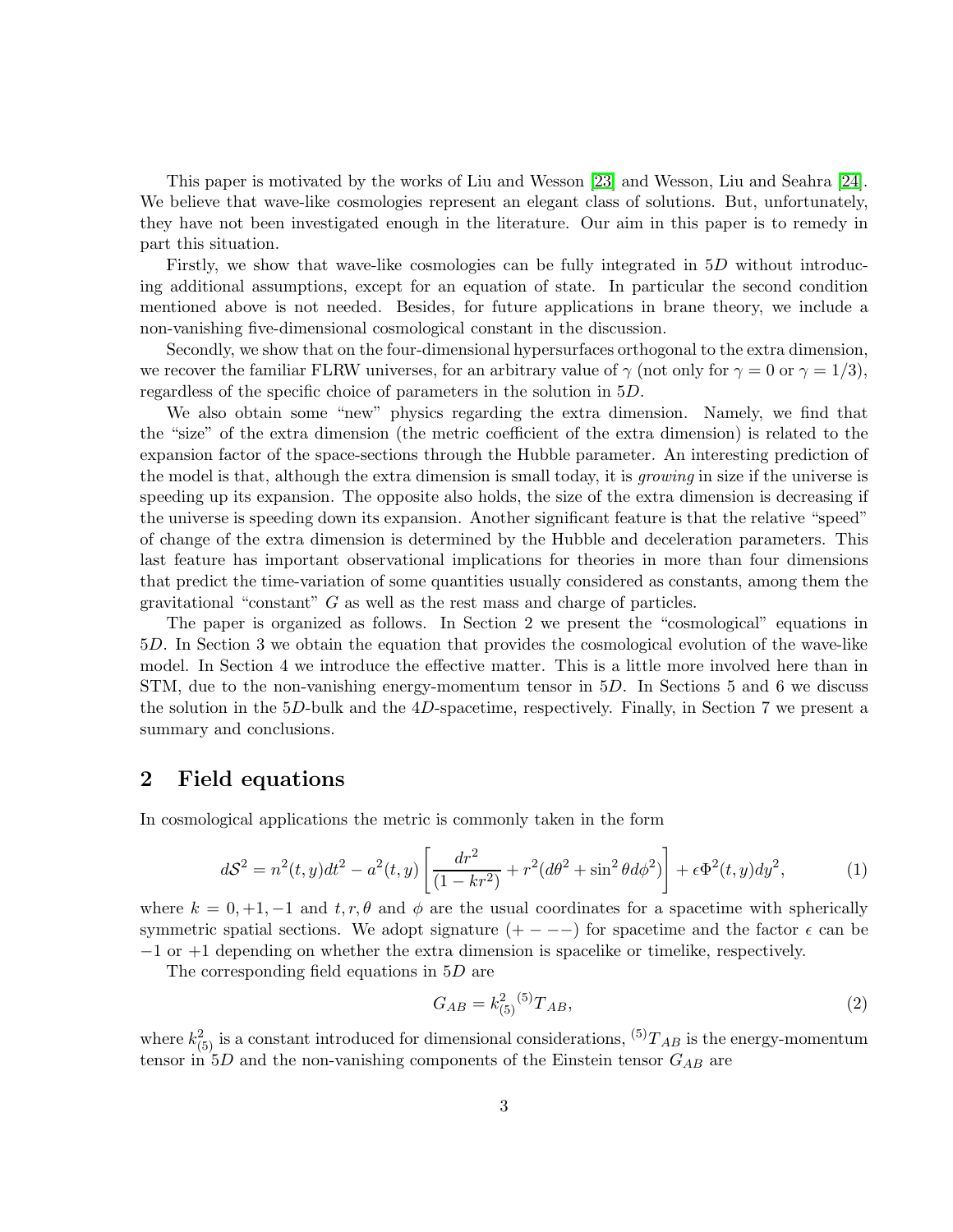$$
G_0^0 = \frac{3}{n^2} \left( \frac{\dot{a}^2}{a^2} + \frac{\dot{a}\dot{\Phi}}{a\Phi} \right) + \frac{3\epsilon}{\Phi^2} \left( \frac{a''}{a} + \frac{{a'}^2}{a^2} - \frac{{a'}\Phi'}{a\Phi} \right) + \frac{3k}{a^2},
$$
 (3)

$$
G_1^1 = G_2^2 = G_3^3 = \frac{1}{n^2} \left[ \frac{\ddot{\Phi}}{\Phi} + \frac{2\ddot{a}}{a} + \frac{\dot{\Phi}}{\Phi} \left( \frac{2\dot{a}}{a} - \frac{\dot{n}}{n} \right) + \frac{\dot{a}}{a} \left( \frac{\dot{a}}{a} - \frac{2\dot{n}}{n} \right) \right] + \frac{\epsilon}{\Phi^2} \left[ \frac{2a''}{a} + \frac{n''}{n} + \frac{a'}{a} \left( \frac{a'}{a} + \frac{2n'}{n} \right) - \frac{\Phi'}{\Phi} \left( \frac{2a'}{a} + \frac{n'}{n} \right) \right] + \frac{k}{a^2},
$$
 (4)

$$
G_4^0 = \frac{3}{n^2} \left( \frac{\dot{a}'}{a} - \frac{\dot{a}n'}{an} - \frac{a'\dot{\Phi}}{a\Phi} \right),\tag{5}
$$

and

$$
G_4^4 = \frac{3}{n^2} \left( \frac{\ddot{a}}{a} + \frac{\dot{a}^2}{a^2} - \frac{\dot{a}\dot{n}}{an} \right) + \frac{3\epsilon}{\Phi^2} \left( \frac{{a'}^2}{a^2} + \frac{{a'}n'}{an} \right) + \frac{3k}{a^2}.
$$
 (6)

Here a dot and a prime denote partial derivatives with respect to  $t$  and  $y$ , respectively.

Introducing the function [\[10\]](#page-11-0)

<span id="page-3-0"></span>
$$
F(t, y) = ka^{2} + \frac{(\dot{a}a)^{2}}{n^{2}} + \epsilon \frac{(a'a)^{2}}{\Phi^{2}},
$$
\n(7)

which is a first integral of the field equations, we get

$$
F' = \frac{2a'a^3}{3}k_{(5)}^2{}^{(5)}T_0^0,\tag{8}
$$

and

<span id="page-3-1"></span>
$$
\dot{F} = \frac{2\dot{a}a^3}{3}k_{(5)}^2{}^{(5)}T_4^4.\tag{9}
$$

Bearing in mind a net cosmological constant in 4D, in what follows we will assume that the five-dimensional energy-momentum tensor has the form

<span id="page-3-2"></span>
$$
{}^{(5)}T_{AB} = \Lambda_{(5)}g_{AB}, \t\t(10)
$$

where  $\Lambda_{(5)}$  is the cosmological constant in the bulk. We will see that, in this case the effective energy-momentum tensor in 4D is conserved. We notice that  $\Lambda_{(5)}$  can be (i) positive as in the usual de Sitter  $(dS_5)$  solution, (ii) negative as in the brane-world scenarios where our spacetime is identified with a singular hypersurface (or 3-brane) embedded in an  $AdS_5$  bulk, or (iii) zero as in STM where the matter in  $4D$  is interpreted as an effect of the geometry in  $5D$ .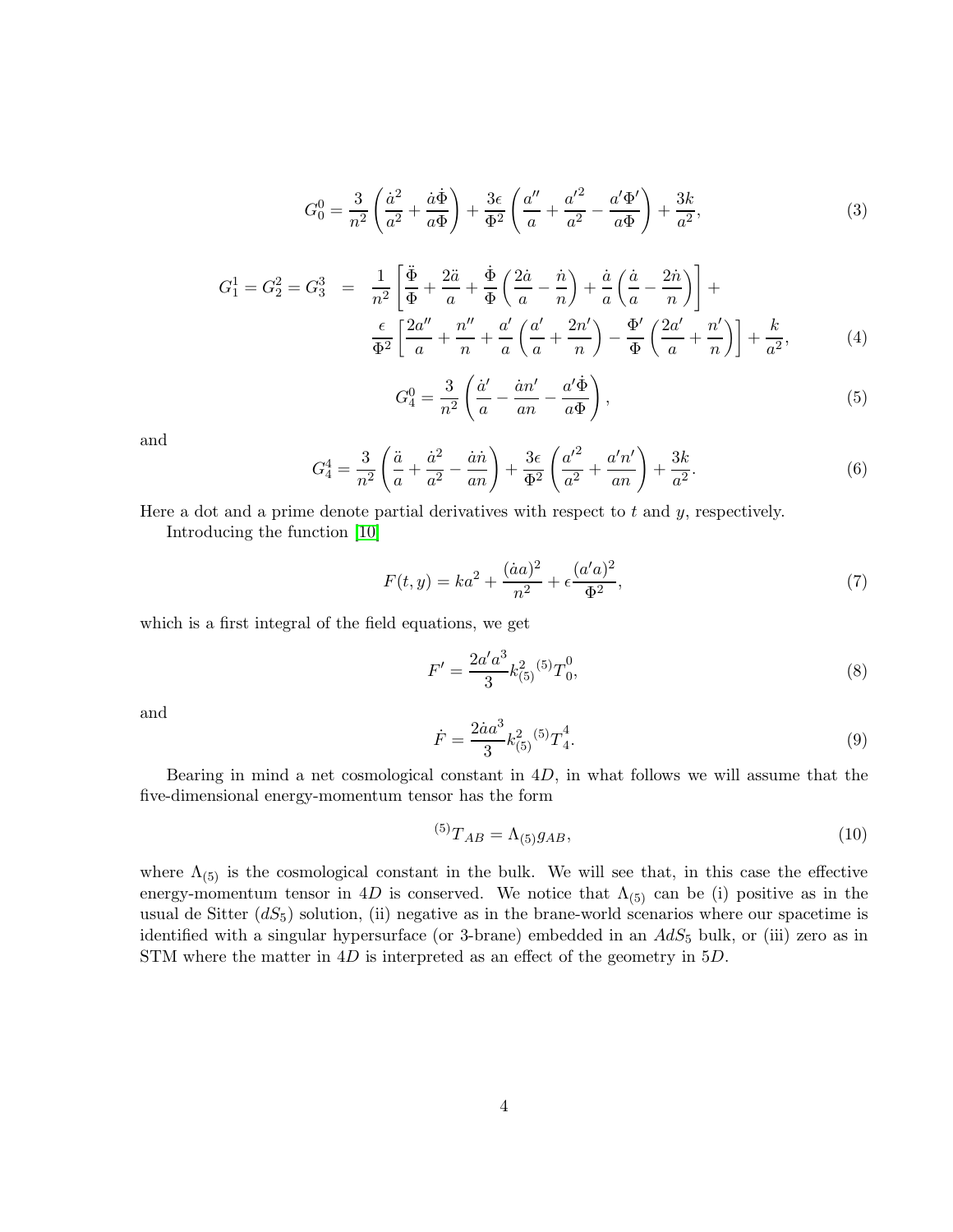### 3 The wave-like model

Now, following Liu and Wesson we assume that the metric coefficients in [\(1\)](#page-2-0) are "wave-like" functions of the argument  $(t - \lambda y)$ :

$$
n = n(t - \lambda y), \quad a = a(t - \lambda y), \quad \Phi = \Phi(t - \lambda y), \tag{11}
$$

where  $\lambda$  is a constant. It is clear that these functions have the same values for coordinates t and y that satisfy the relation  $t - \lambda y = const.$  Therefore we can say that the values of the metric functions are propagated<sup>1</sup> along the extra dimension y with "speed"  $\lambda^{-1} = dy/dt$ .

<span id="page-4-0"></span>Now, from  $G_4^0 = 0$  we get

$$
\dot{a} = \alpha n \Phi,\tag{12}
$$

where  $\alpha$  is a constant of integration. Substituting this into [\(7\)](#page-3-0) we obtain

<span id="page-4-1"></span>
$$
F = a^2 \left( k + \alpha^2 \Phi^2 + \epsilon \lambda^2 \alpha^2 n^2 \right) \equiv a^2 f^2. \tag{13}
$$

The auxiliary function  $f$  satisfies the equation

$$
af\frac{df}{da} + f^2 = \frac{a^2}{3}k^2_{(5)}\Lambda_{(5)},
$$
\n(14)

which follows from  $(9)$ ,  $(10)$  and  $(13)$ . Integrating we get

$$
f^2 = \frac{\beta \alpha^2}{a^2} + \frac{1}{6} a^2 k_{(5)}^2 \Lambda_{(5)},
$$
\n(15)

<span id="page-4-3"></span>where  $\beta$  is a constant of integration. Consequently,

$$
\Phi^2 = -\epsilon \lambda^2 n^2 - \frac{k}{\alpha^2} + \frac{\beta}{a^2} + \frac{a^2}{6\alpha^2} k^2_{(5)} \Lambda_{(5)},\tag{16}
$$

<span id="page-4-2"></span>and from [\(12\)](#page-4-1)

$$
\left(\frac{\dot{a}}{n}\right)^2 + k = -\epsilon \lambda^2 \alpha^2 n^2 + \frac{\beta \alpha^2}{a^2} + \frac{a^2}{6} k^2_{(5)} \Lambda_{(5)}.
$$
\n(17)

After some manipulations one can verify that the remaining field equation  $G_1^1 = G_2^2 = G_3^3 = k_{(5)}^2 \Lambda_{(5)}$ is identically satisfied.

Thus, the complete specification of the solution requires the consideration of some physics, or a simplifying mathematical assumption, to determine  $\dot{a}$  (or n). Then, from [\(17\)](#page-4-2) we find n (or a). Finally, the function  $\Phi$  is given by [\(16\)](#page-4-3).

It is not difficult to show that the solution, thus specified, depends only on *two* parameters; namely  $\beta$  and  $\lambda$ . Indeed, let us consider the scale transformation  $y = \xi \bar{y}$ , where  $\xi$  is some constant. It leads to  $\lambda = \lambda/\xi$  and  $\Phi = \bar{\Phi}/\xi$ . If we choose  $\xi = \alpha$ , then we get rid of  $\alpha$  in the set of equations [\(12\)](#page-4-1), [\(16\)](#page-4-3) and [\(17\)](#page-4-2), provided we retune the constant  $\beta$  as  $\beta \alpha^2$  ( $\overline{\beta} = \beta \alpha^2$ ). Consequently, one can always set  $\alpha = 1$ , without loss of generality.

In what follows, however we will keep  $\alpha$  arbitrary and  $\lambda \neq 0$ . The case  $\lambda = 0$ , for which the metric is independent of y, is examined in Section 7. The physical interpretation of  $\beta$  in terms of the so-called black or Weyl radiation is discussed in Section 5.

<sup>&</sup>lt;sup>1</sup>The wave-like model requires  $\lambda \neq 0$ , otherwise the 5D metric is independent of y like in the classical Kaluza-Klein theory with cylindricity.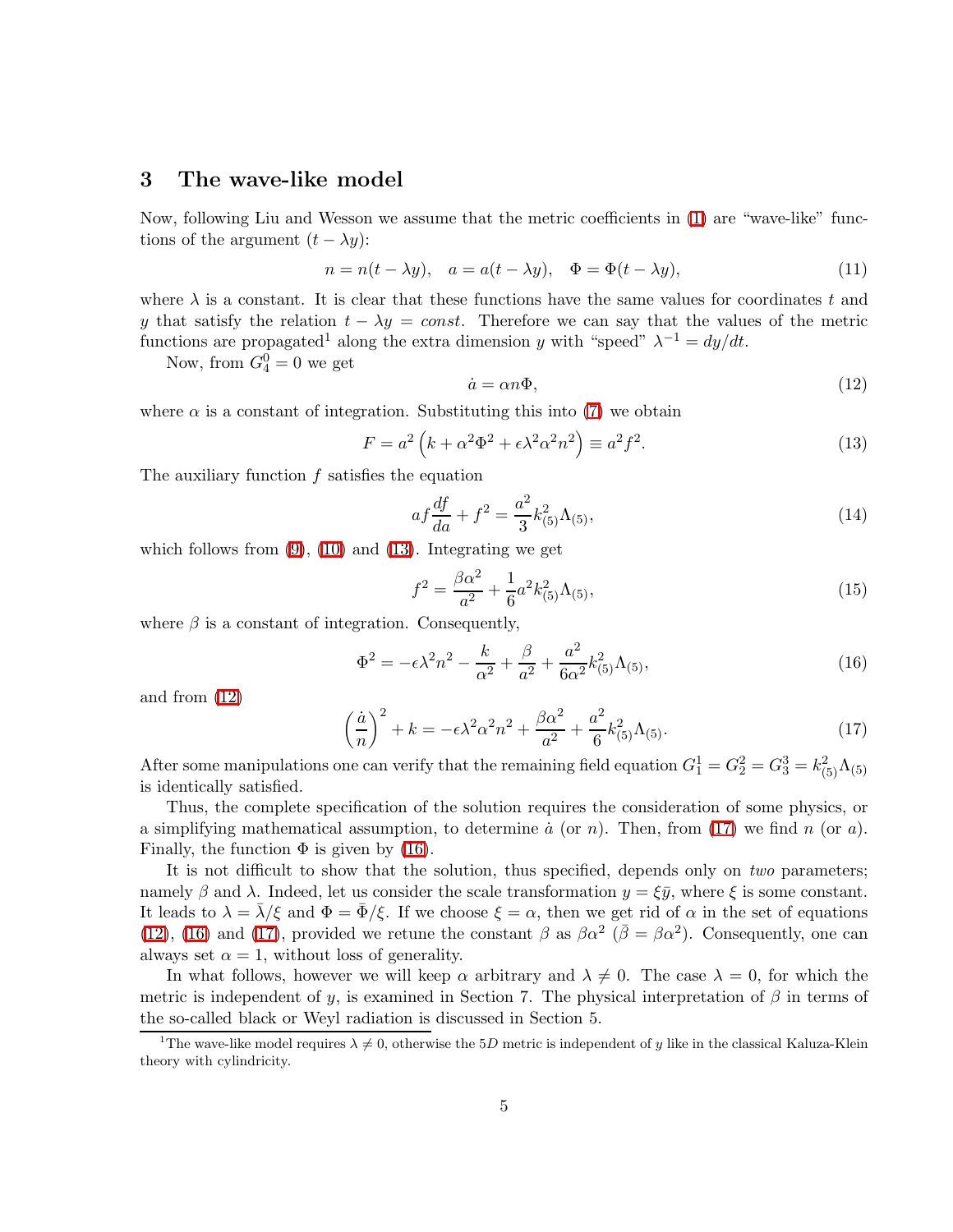#### 4 Effective matter

The simplest way of completing the above system of equations is making some assumption on the metric functions for example  $n = 1$ , or some more general relation  $n = n(a)$ . The same can also be done for Φ.

However, we consider here a more physical approach. Namely, we are concerned about the "effective" matter induced in  $4D$ . We show that if we assume an equation of state, for the effective quantities, then the problem becomes fully determined, i.e., we do not have to assume anything else.

The interpretation of the five-dimensional field equations, in terms of four-dimensional quantities, is provided by the fact that, for an *arbitrary* five-dimensional metric, the 15 equations [\(2\)](#page-2-1) in  $5D$  can be split up into three parts. Namely, a set of 10 equations which looks effectively as the field equations in  $4D$  with an effective energy-momentum tensor. A set of 4 equations which resembles Maxwell equations with sources, and an equation for the scalar field  $\Phi$  [\[25\]](#page-12-2).

In absence of off-diagonal terms  $(g_{4\mu} = 0)$  the dimensional reduction of the five-dimensional equations is particularly simple. The usual assumption is that our spacetime is orthogonal to the extra dimension. Thus we introduce the normal unit  $(n_A n^A = \epsilon)$  vector, orthogonal to hypersurfaces  $y = constant,$ 

$$
n^{A} = \frac{\delta_{4}^{A}}{\Phi}, \quad n_{A} = (0, 0, 0, 0, \epsilon \Phi). \tag{18}
$$

Consequently, the physical metric coincides with the spacetime part of [\(1\)](#page-2-0). Following the usual procedure, we define the energy-momentum tensor in four-dimensions (on the hypersurfaces  $y =$  $const$ ) through the effective Einstein field equations in 4D, namely

$$
^{(4)}G_{\alpha\beta} = \frac{2}{3}k_{(5)}^2 \left[ {}^{(5)}T_{\alpha\beta} + ({}^{(5)}T_4^4 - \frac{1}{4} {}^{(5)}T)g_{\alpha\beta} \right] - \epsilon \left( K_{\alpha\lambda}K_{\beta}^{\lambda} - K_{\lambda}^{\lambda}K_{\alpha\beta} \right) + \frac{\epsilon}{2}g_{\alpha\beta} \left( K_{\lambda\rho}K^{\lambda\rho} - (K_{\lambda}^{\lambda})^2 \right) - \epsilon E_{\alpha\beta}, \tag{19}
$$

<span id="page-5-0"></span>where  $K_{\mu\nu}$  is the extrinsic curvature

$$
K_{\alpha\beta} = \frac{1}{2} \mathcal{L}_n g_{\alpha\beta} = \frac{1}{2\Phi} \frac{\partial g_{\alpha\beta}}{\partial y}, \quad K_{A4} = 0,
$$
\n(20)

<span id="page-5-1"></span>and  $E_{\mu\nu}$  is the projection of the bulk Weyl tensor <sup>(5)</sup>C<sub>ABCD</sub> orthogonal to  $\hat{n}^A$ , i.e., "parallel" to spacetime, viz.,

$$
E_{\alpha\beta} = {}^{(5)}C_{\alpha A\beta B}n^A n^B
$$
  
= 
$$
-\frac{1}{\Phi}\frac{\partial K_{\alpha\beta}}{\partial y} + K_{\alpha\rho}K_{\beta}^{\rho} - \epsilon \frac{\Phi_{\alpha;\beta}}{\Phi} - \epsilon \frac{k_{(5)}^2}{3} \left[ {}^{(5)}T_{\alpha\beta} + ({}^{(5)}T_4^4 - \frac{1}{2} {}^{(5)}T)g_{\alpha\beta} \right].
$$
 (21)

The first term on the r.h.s. of [\(19\)](#page-5-0) yields

$$
T_{\mu\nu}^{(\Lambda)} = \frac{1}{2} k_{(5)}^2 \Lambda_{(5)} g_{\mu\nu} \equiv \Lambda g_{\mu\nu},\qquad(22)
$$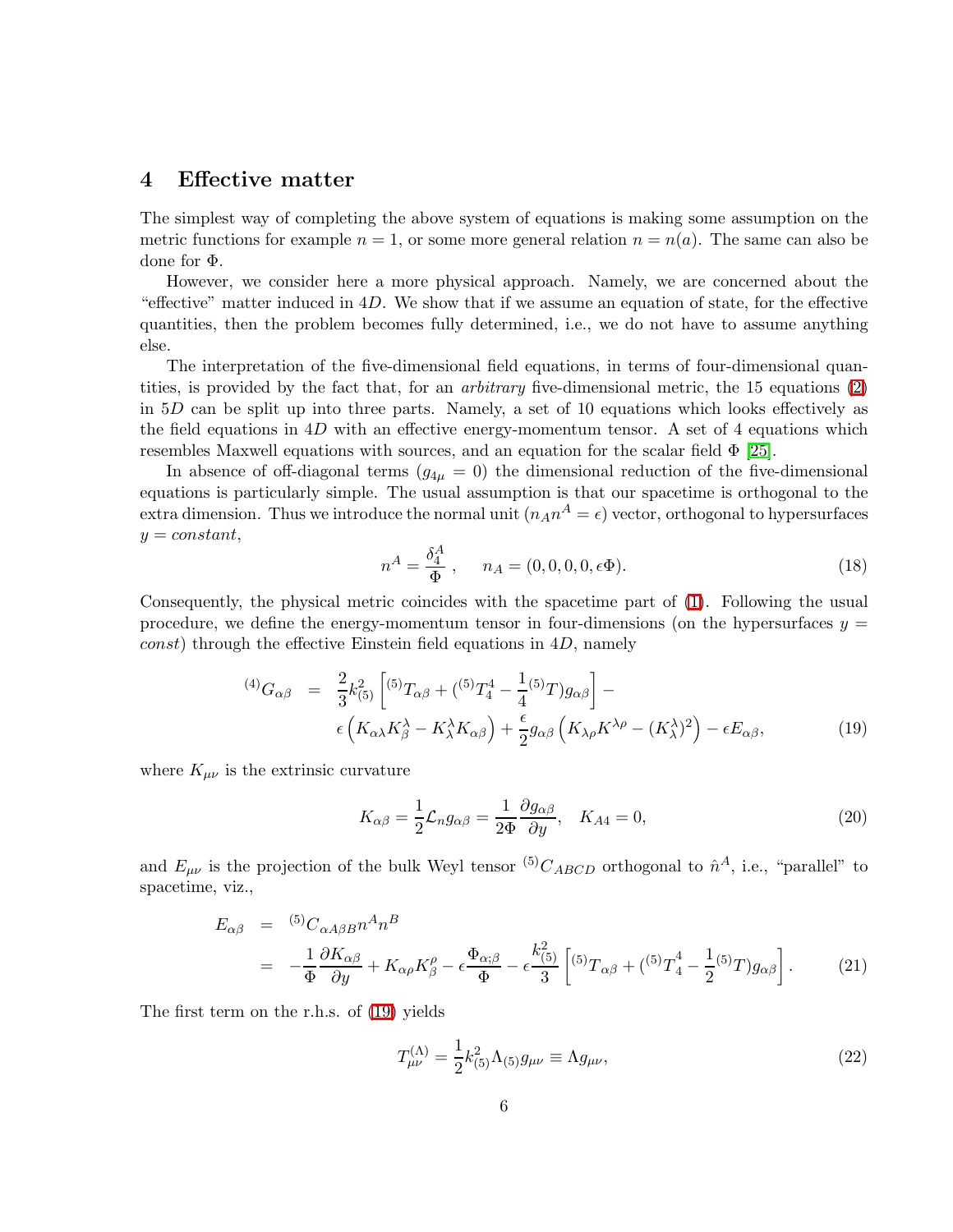where we have used [\(10\)](#page-3-2) and  $\Lambda = k_{(5)}^2 \Lambda_{(5)}/2$  is the effective cosmological constant in 4D. The rest of the terms on the r.h.s. of [\(19\)](#page-5-0) represent the effective mater, viz.,

$$
8\pi G T_{\mu\nu}^{(eff)} \equiv -\epsilon \left( K_{\mu\lambda} K_{\nu}^{\lambda} - K_{\lambda}^{\lambda} K_{\mu\nu} \right) + \frac{\epsilon}{2} g_{\mu\nu} \left( K_{\lambda\rho} K^{\lambda\rho} - (K_{\lambda}^{\lambda})^2 \right) - \epsilon E_{\mu\nu}.
$$
 (23)

In cosmological problems, the effective matter is commonly assumed to be a perfect fluid

 $\epsilon$  exposure

$$
T_{\mu\nu}^{(eff)} = (\rho_{eff} + p_{eff})u_{\mu}u_{\nu} - p_{eff}g_{\mu\nu}.
$$
 (24)

It is clear that this interpretation is not unique. For example, we could assume that the effective matter is the superposition of several fluids with distinct equations of state. What we are doing here, since we want to recover known results, is a "modest" extension of four-dimensional general relativity. Besides, only the effective (or total) quantities have observational consequences.

As a consequence of the contracted Bianchi identities in 4D, <sup>(4)</sup> $G^{\mu}_{\nu;\mu} = 0$ , and [\(10\)](#page-3-2), the effective energy-momentum tensor satisfies the standard general relativity conservation equations, viz.,

$$
\nabla^{\mu}T_{\mu\nu}^{(eff)} = 0. \tag{25}
$$

If in the bulk there were scalar and/or other fields, then this would be no longer true, in general.

<span id="page-6-3"></span>Since  $G_{01} = 0$ , it follows that  $u_1 = 0$ . Hence the effective perfect fluid is "at rest" in the frame given by [\(1\)](#page-2-0). Thus, for the case under consideration, the appropriate equations are,

$$
8\pi G\rho_{eff} + \Lambda = \frac{3}{n^2} \left(\frac{\dot{a}}{a}\right)^2 + \frac{3k}{a^2},
$$
  
\n
$$
8\pi G\rho_{eff} - \Lambda = -\frac{1}{n^2} \left[\frac{2\ddot{a}}{a} + \frac{\dot{a}}{a} \left(\frac{\dot{a}}{a} - \frac{2\dot{n}}{n}\right)\right] - \frac{k}{a^2},
$$
\n(26)

It is important to emphasize here that the effective matter content of the spacetime will be the same whether we interpret it as induced matter, as in STM, or as the "total" matter in a  $\mathbb{Z}_2$ symmetric brane universe. This is a consequence of the identification of the tensor  $P_{\mu\nu}$  of STM with the energy-momentum tensor on the brane in brane theory [1], [\[25\]](#page-12-2).

It is useful to introduce the "proper" time  $\tau$ , as

$$
d\tau = ndt.\tag{27}
$$

<span id="page-6-2"></span>In terms of which the expressions for matter density and pressure become simpler. Namely,

<span id="page-6-0"></span>
$$
8\pi G\rho_{eff} + \Lambda = \frac{3}{a^2} \left(\frac{da}{d\tau}\right)^2 + \frac{3k}{a^2},
$$
  
\n
$$
8\pi G\rho_{eff} - \Lambda = -\frac{2}{a} \left(\frac{d^2a}{d\tau^2}\right) - \frac{1}{a^2} \left(\frac{da}{d\tau}\right)^2 - \frac{k}{a^2}.
$$
\n(28)

We now assume that the effective matter quantities satisfy the isothermal equation of state<sup>2</sup>, viz.,

<span id="page-6-1"></span>
$$
p_{eff} = \gamma \rho_{eff}, \quad 0 \le \gamma \le 1. \tag{29}
$$

<sup>&</sup>lt;sup>2</sup>Negative values of  $\gamma$  are also allowed in the study of inflationary models of our universe, which require violation of the "strong" energy condition, viz.,  $(\rho_{eff} + p_{eff}) < 0$ .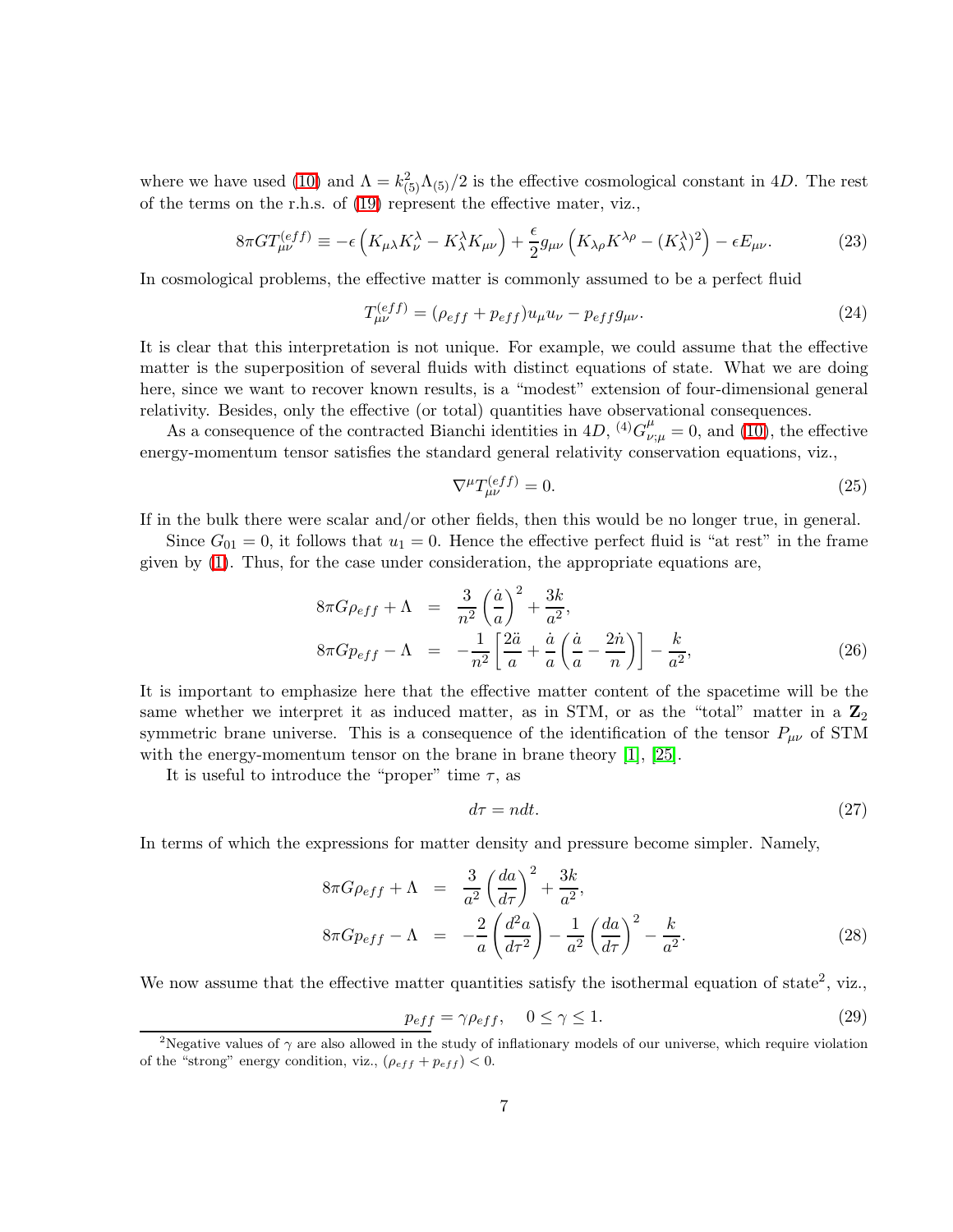This provides a differential equation for a, viz.,

$$
\frac{2}{a}\left(\frac{d^2a}{d\tau^2}\right) + \frac{(3\gamma+1)}{a^2}\left(\frac{da}{d\tau}\right)^2 + (3\gamma+1)\frac{k}{a^2} = (\gamma+1)\Lambda,\tag{30}
$$

whose first integral is

$$
\left(\frac{da}{d\tau}\right)^2 = \frac{C}{a^{3\gamma+1}} - k + \frac{a^2}{3}\Lambda,\tag{31}
$$

where C is a constant of integration related to the effective matter in  $4D$ . Thus, solving this equation and using [\(27\)](#page-6-0) we obtain the solution as a function of the argument  $(t - \lambda y)$ .

#### 5 The solution in the bulk

Thus, the problem of finding the wave-like cosmological metrics in 5D becomes totally specified by the equation of state [\(29\)](#page-6-1). Collecting results, the metric functions in the five-dimensional metric [\(1\)](#page-2-0) are given by

<span id="page-7-0"></span>
$$
n^2 = \frac{\epsilon}{\lambda^2 \alpha^2} \left( \frac{\beta \alpha^2}{a^2} - \frac{C}{a^{(3\gamma+1)}} - \frac{a^2}{6} \Lambda \right),
$$
  
\n
$$
\Phi^2 = \frac{1}{\alpha^2} \left( \frac{C}{a^{(3\gamma+1)}} - k + \frac{a^2}{3} \Lambda \right),
$$
\n(32)

<span id="page-7-1"></span>where  $a$  is the solution of the equation

$$
\dot{a}^2 = \frac{\epsilon}{\lambda^2 \alpha^2} \left( \frac{C}{a^{3\gamma + 1}} - k + \frac{a^2}{3} \Lambda \right) \left( \frac{\beta \alpha^2}{a^2} - \frac{C}{a^{(3\gamma + 1)}} - \frac{a^2}{6} \Lambda \right). \tag{33}
$$

We note that the parameter  $\beta$  is related to the so-called Weyl or black radiation. Indeed, substituting  $(12)$  and  $(32)$  into  $(21)$  we obtain

$$
8\pi G\rho_{Weyl} = -\epsilon E_0^0 = \frac{3\beta\alpha^2}{a^4}, \quad p_{Weyl} = \frac{1}{3}\rho_{Weyl},\tag{34}
$$

where  $8\pi G p_{Weyl} = \epsilon E_1^1 = \epsilon E_2^2 = \epsilon E_3^3$ . Thus setting  $\beta = 0$  is equivalent to eliminating the contribution coming from the free gravitational field.

Some particular solutions to [\(33\)](#page-7-1), namely those with  $\beta = 0$ ,  $k = 0$  and  $\Lambda = 0$  where discussed by Liu and Wesson. Although they make the additional assumption  $n = a^{-(3\gamma+1)/2}$ , which as we see here is unnecessary.

We note that the asymptotic behavior of the solution for  $a \to 0$  is independent of k and  $\Lambda$ . In this limit, the positiveness of  $\Phi^2$  requires  $C > 0$ . The particular case  $\beta = 0$  requires the extra dimension to be spacelike  $(\epsilon = -1)$ . For  $\beta \neq 0$ , it can be either spacelike or timelike. For  $\gamma = 1/3$ , which corresponds to a radiation-dominated era,  $n^2 > 0$  demands  $\epsilon(\beta \alpha^2 - C) > 0$ . Besides, from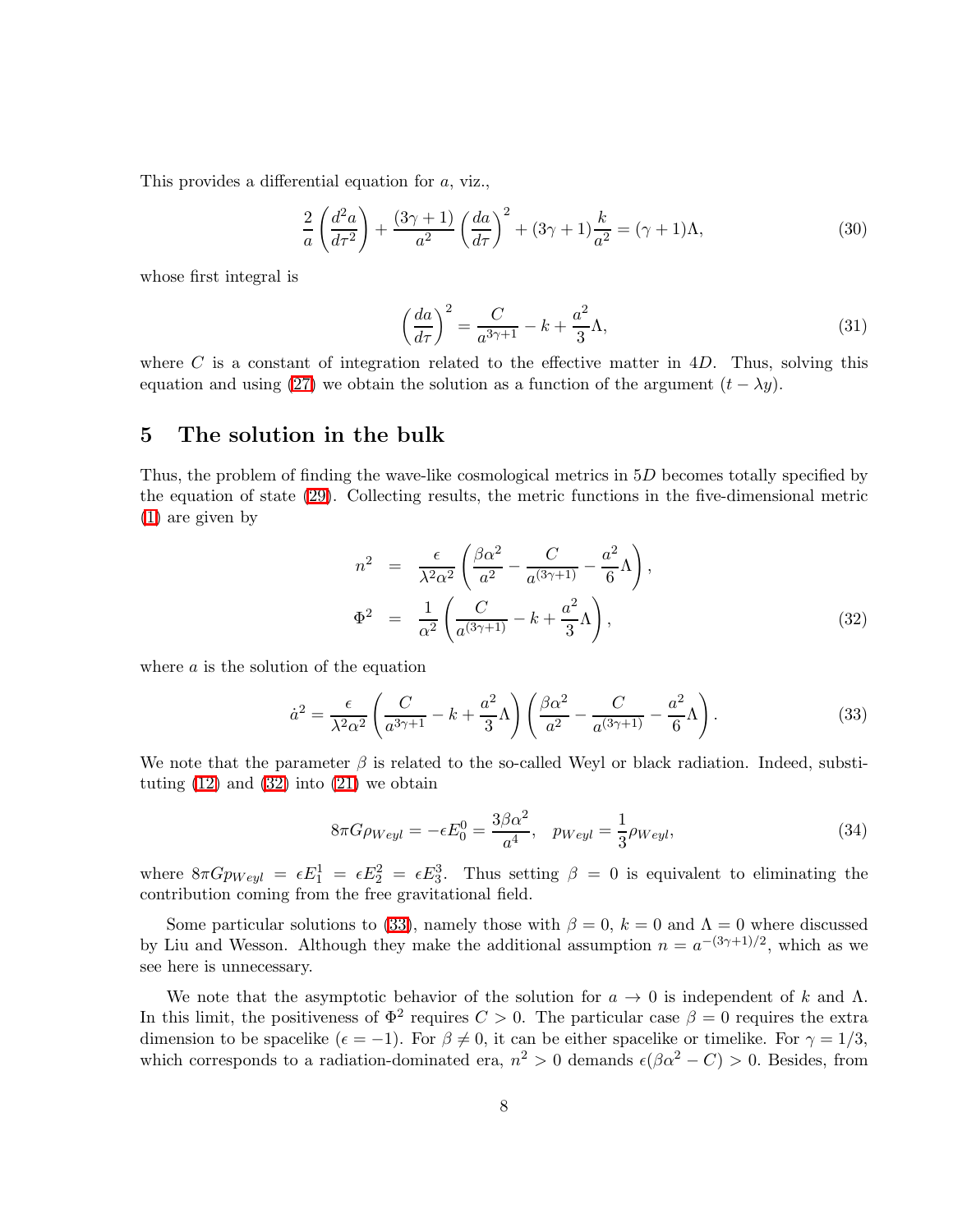[\(33\)](#page-7-1), with ( $\gamma = 1/3$ ), it follows that both the matter and the Weyl radiation (i.e., C and  $\beta$ ) contribute to the dynamics, viz.,

<span id="page-8-2"></span>
$$
a^2 \approx \left(\frac{9\epsilon C(\beta \alpha^2 - C)}{\lambda^2 \alpha^2}\right)^{1/3} (t - \lambda y)^{2/3}.
$$
 (35)

For  $\gamma$  < 1/3, which includes dust ( $\gamma = 0$ ), the Weyl contribution dominates over the matter and  $a^2 \sim (\epsilon \beta C/\lambda^2) a^{-3(\gamma+1)}$  with  $\epsilon \beta > 0$ , as  $a \to 0$ . For  $\gamma > 1/3$ , which includes the stiff equation of state  $p_{eff} = \rho_{eff}$ , it is the opposite. Namely, in this limit the effective matter dominates over the Weyl term and  $\dot{a}^2 \sim -\epsilon C^2/a^{(6\gamma+2)}$ . This becomes possible only if the extra dimension is spacelike<sup>3</sup>  $(\epsilon = -1).$ 

At late times, the specific details of the solution in 5D for  $a \gg 1$  do depend on k,  $\beta$ ,  $\Lambda$  and the signature of the extra dimension.

#### 6 The solution in  $4D$ : FLRW universe

Since  $(33)$  depends on a number of parameters, it is clear that the general solution in  $5D$  is very rich and complex. What is amazing here is that the physical scenario in  $4D$  is always the same regardless of the specific choice of the 5D parameters  $\beta$ ,  $\lambda$  and signature of the extra dimension. Namely,

<span id="page-8-0"></span>
$$
dS^{2} = d\tau_{0}^{2} - a_{0}^{2}(\tau) \left[ \frac{dr^{2}}{(1 - kr^{2})} + r^{2} (d\theta^{2} + \sin^{2} \theta d\phi^{2}) \right],
$$
\n(36)

where the evolution of the scale factor is given by the usual equation in FLRW universes

$$
\left(\frac{da_0}{d\tau_0}\right)^2 = \frac{C}{a_0^{3\gamma+1}} - k + \frac{a_0^2}{3}\Lambda.
$$
\n(37)

Here the subscript 0 for  $\tau$  and a means that these functions are evaluated at some  $y = const.$  The corresponding energy density is given by

<span id="page-8-1"></span>
$$
8\pi G\rho_{eff} = \frac{3C}{a_0^{3(\gamma+1)}}.
$$
\n(38)

Since the solutions to these equations can be found in many textbooks, we are not going to discuss them here.

In addition to the FLRW universes, we obtain some specific expressions for the extra dimension. Indeed, let us notice that  $4$ 

$$
\Phi^2 = \frac{1}{\alpha^2} \left(\frac{da}{d\tau}\right)^2.
$$
\n(39)

<sup>&</sup>lt;sup>3</sup>If the extra dimension is timelike, then  $\beta$  must be positive and a is bounded from bellow. For example, for  $\gamma = 1$ ,  $a^2 \geq a_{min}^2 \approx C/\beta \alpha^2.$  <sup>4</sup>In what follows we omit the subscript 0.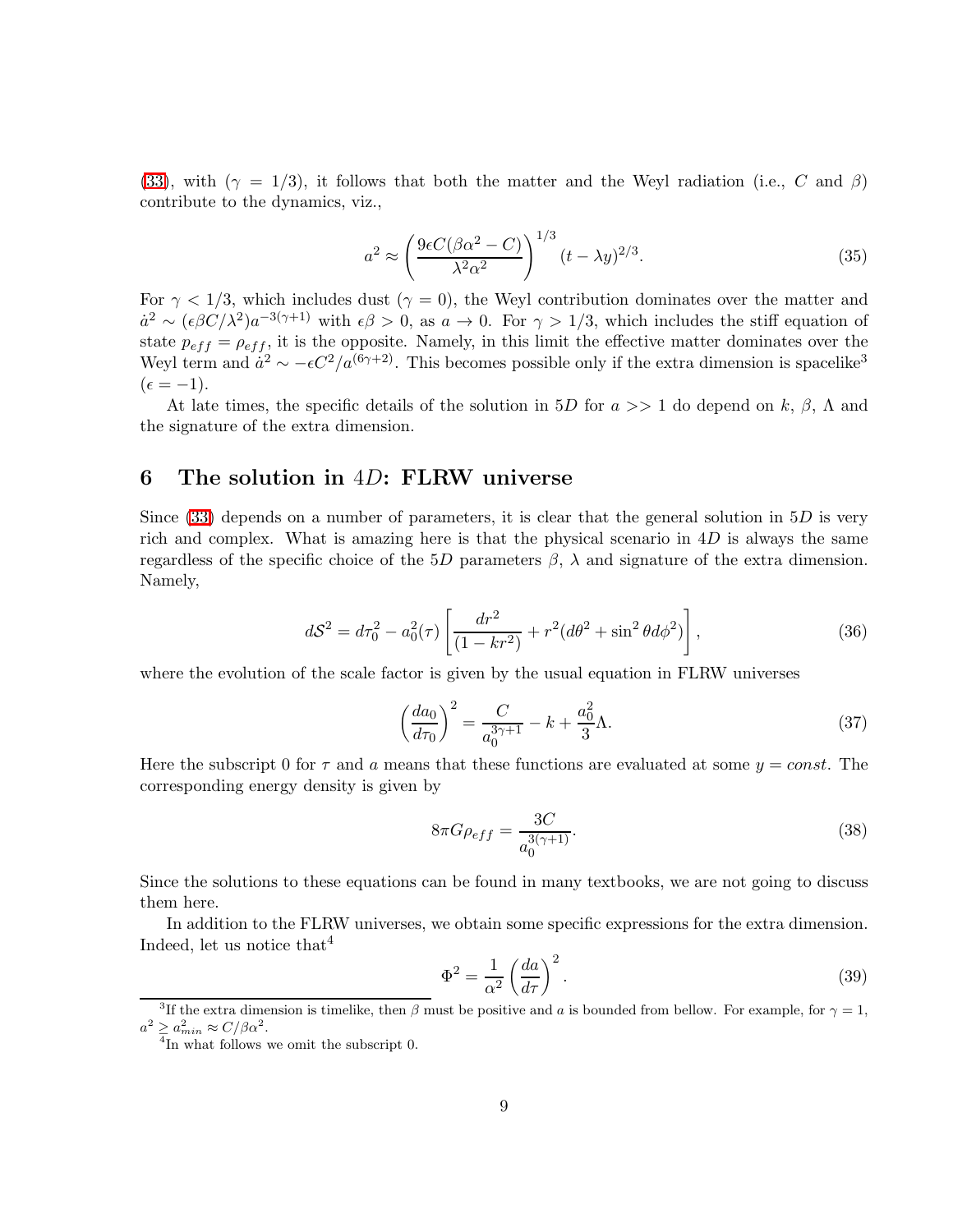<span id="page-9-0"></span>Consequently the "size" of the extra dimension is related to the matter in  $4D$  as

<span id="page-9-1"></span>
$$
\alpha \frac{d\Phi}{d\tau} = [\Lambda - 4\pi G(3\gamma + 1)\rho_{eff}] \frac{a}{3} = \frac{d^2 a}{d\tau^2}.
$$
\n(40)

Thus for the rate of change of Φ we get

$$
\frac{1}{\Phi} \frac{d\Phi}{d\tau} = -qH,\tag{41}
$$

where  $H = (a_{\tau}/a)$  and  $q = -(aa_{\tau}/a_{\tau}^2)$  are the Hubble and "deceleration" 4D parameters, respectively. According to modern observations, the universe is expanding with an acceleration, so that the parameter q is, roughly,  $-0.5 \pm 0.2$ . Assuming  $H = h \times 10^{-10} yr^{-1}$  we come to the estimate

<span id="page-9-2"></span>
$$
\frac{1}{\Phi} \frac{d\Phi}{d\tau} \approx (3.5 \pm 1.4) \times 10^{-10} yr^{-1},\tag{42}
$$

where we have taken  $h = 0.7$  [\[26\]](#page-12-3). Also for the dimensionless ratio  $\Phi/a$  we have

$$
\frac{\Phi}{a} = \alpha^{-1} \times h \times 10^{-10}.\tag{43}
$$

We also note that the above relations hold for the three cases,  $k = -1, 0, +1$  and arbitrary cosmological constant.

#### 7 Summary and conclusions

In this work we have discussed cosmologies in five-dimensional Kaluza-Klein theory where the metric coefficients have a wave-like behavior, in the sense that they depend on the single variable  $(t - \lambda y)$ . The non-vanishing parameter  $\lambda$  is the one that permits the universe to have diverse equations of state during its evolution. Namely, in the limit  $\lambda \to 0$  from [\(17\)](#page-4-2) we get

$$
\left(\frac{da}{d\tau}\right)^2 + k = \frac{\beta\alpha^2}{a^2} + \frac{a^2}{3}\Lambda.
$$
\n(44)

Then, from [\(28\)](#page-6-2) it follows that

$$
8\pi G\rho_{eff} = 8\pi G\rho_{Weyl} = \frac{3\beta\alpha^2}{a^4}.
$$
\n(45)

Thus for  $\lambda = 0$  there is only (Weyl) radiation, while for  $\lambda \neq 0$  other equations of state are possible as we have seen in [\(37\)](#page-8-0) and [\(38\)](#page-8-1).

We have shown that an equation of state, for the effective matter quantities, completely specifies wavelike cosmologies in 5D. We note that the introduction of induced matter is not reduced to a trivial isolation of the "extra" 5D-terms in the r.h.s. of the 5D-equations. If we had proceed in this way, we would have obtained  $k_{(4)}^2 \Lambda_{(5)}$  (or 2 $\Lambda$ ) in [\(26\)](#page-6-3) instead of the correct term  $\Lambda = k_{(4)}^2 \Lambda_{(5)}/2$ .

The specific form of the solution in 5D depends on the choice of the parameters  $(\beta, C, k, \Lambda_{(5)})$ and the signature of the extra dimension. In four dimensions (on the hypersurfaces  $y = const$ ) these cosmologies are just the same as those of the standard FLRW universes with  $k = 0, +1, -1$ .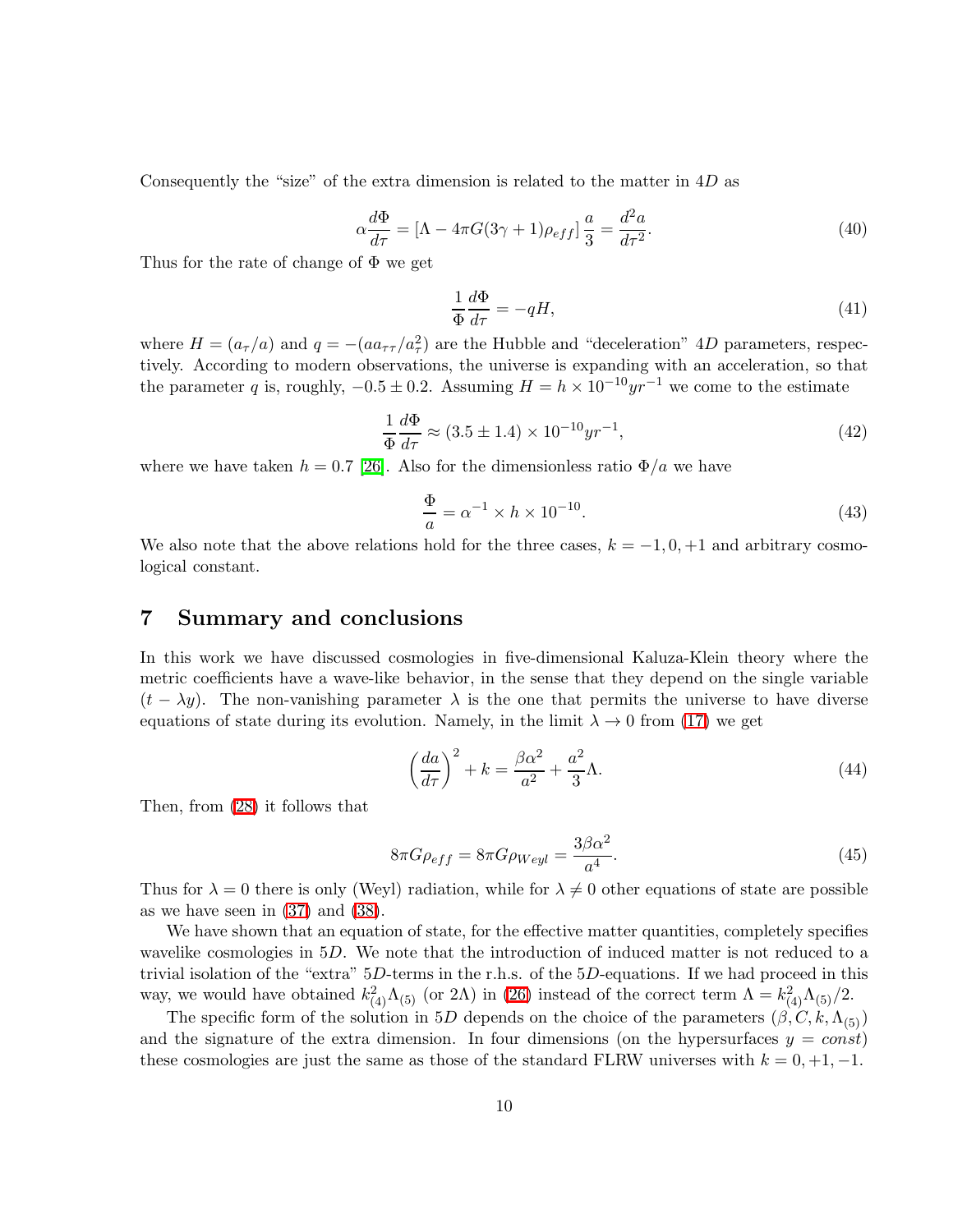Our model also predicts the development of the extra dimension. Equations [\(38\)](#page-8-1) and [\(40\)](#page-9-0) show how the dynamics of  $\Phi$  is influenced by the effective matter. On the basis of our model we can reach some conclusions.

(i) Although Φ is small today, it is *growing* in size if the universe is speeding up its expansion. The opposite also holds, the size of  $\Phi$  is decreasing is the universe is speeding down its expansion.

(ii) The relative change of  $\Phi$  is determined by the Hubble and deceleration parameters as shown in [\(41\)](#page-9-1).

(iii) At any time during the evolution<sup>5</sup> ( $\alpha \Phi$ ) = Ha.

These conclusions are general in the sense that they are the same regardless of the details of the model in 4D, ie., the value of  $\gamma$ , k and  $\Lambda$ .

The estimate given by [\(42\)](#page-9-2), almost certainly cannot be independently tested. However, it could have important observational implications. This is because the ratio  $(\dot{\Phi}/\Phi)$  appears in different contexts, notably in expressions concerning the variation of rest mass [\[27\]](#page-12-4), electric charge [\[28\]](#page-12-5) and variation of the gravitational "constant"  $G$  [\[29\]](#page-12-6), [\[30\]](#page-12-7).

Indeed, in the Randall-Sundrum brane-world scenario and other non-compact Kaluza-Klein theories, the motion of test particles is higher-dimensional in nature. In other words, all test particles travel on five-dimensional geodesics but observers, who are bounded to spacetime, have access only to the  $4D$  part of the trajectory. In general, the effective rest mass measured in  $4D$ changes as the test particle travels on  $5D$  geodesics<sup>6</sup>. The total change consists of two parts, one of them is induced by the non-trivial dependence of the metric on the extra coordinate  $(\partial g_{\mu\nu}/\partial y \neq 0)$ and the other part is due to  $\dot{\Phi}/\Phi$ . Even in the simplest situation, where the metric does not depend on the extra coordinate, but only on time,  $m_0$  the effective rest mass in 4D of a massless particle in 5D would change as

$$
\frac{1}{m_0}\frac{dm_0}{d\tau} = -\frac{1}{\Phi}\frac{d\Phi}{d\tau},\tag{46}
$$

where we have used equation (25) in Ref. [\[27\]](#page-12-4). Similarly, the variation of  $\Phi$  induces a change in the electric charge, and consequently in the fine structure constant [\[28\]](#page-12-5).

Regarding the time-variation of  $G$ , it is remarkable that in different models with extra dimensions the ratio  $(G/G)$  is found to be proportional to  $(\Phi/\Phi)$  [\[21\]](#page-11-4), [\[29\]](#page-12-6). At this point we have to mention that the specific value of  $(\Phi/\Phi)$  depends on the cosmological model. For example, for the cosmologies with separable metric coefficients mentioned in the Introduction  $(\Phi/\Phi) = (1+q)H$ , instead of [\(41\)](#page-9-1). Consequently, the measurement of quantities like  $(\dot{m}_0/m_0)$  and  $(G/G)$  will give the opportunity to test different models for compatibility with observational data.

For completeness we mention another important aspect of these cosmologies pointed out by Liu and Wesson for the case with  $\Lambda = 0$ . It concerns the nature of the big-bang which occurs at  $a = 0$ . In this limit the scale factor is given by [\(35\)](#page-8-2),  $a \sim (t - \lambda y)^{1/3}$ . If observers have different values of y, they will experience the big-bang as having occurred at different times  $t$ . Thus they will measure different values for the age of the universe.

<sup>&</sup>lt;sup>5</sup>The parameter  $\alpha$  can be taken as  $\alpha = 1$ , without loss of generality.

 ${}^{6}$ The general, invariant equations for the change of mass are given in [\[27\]](#page-12-4).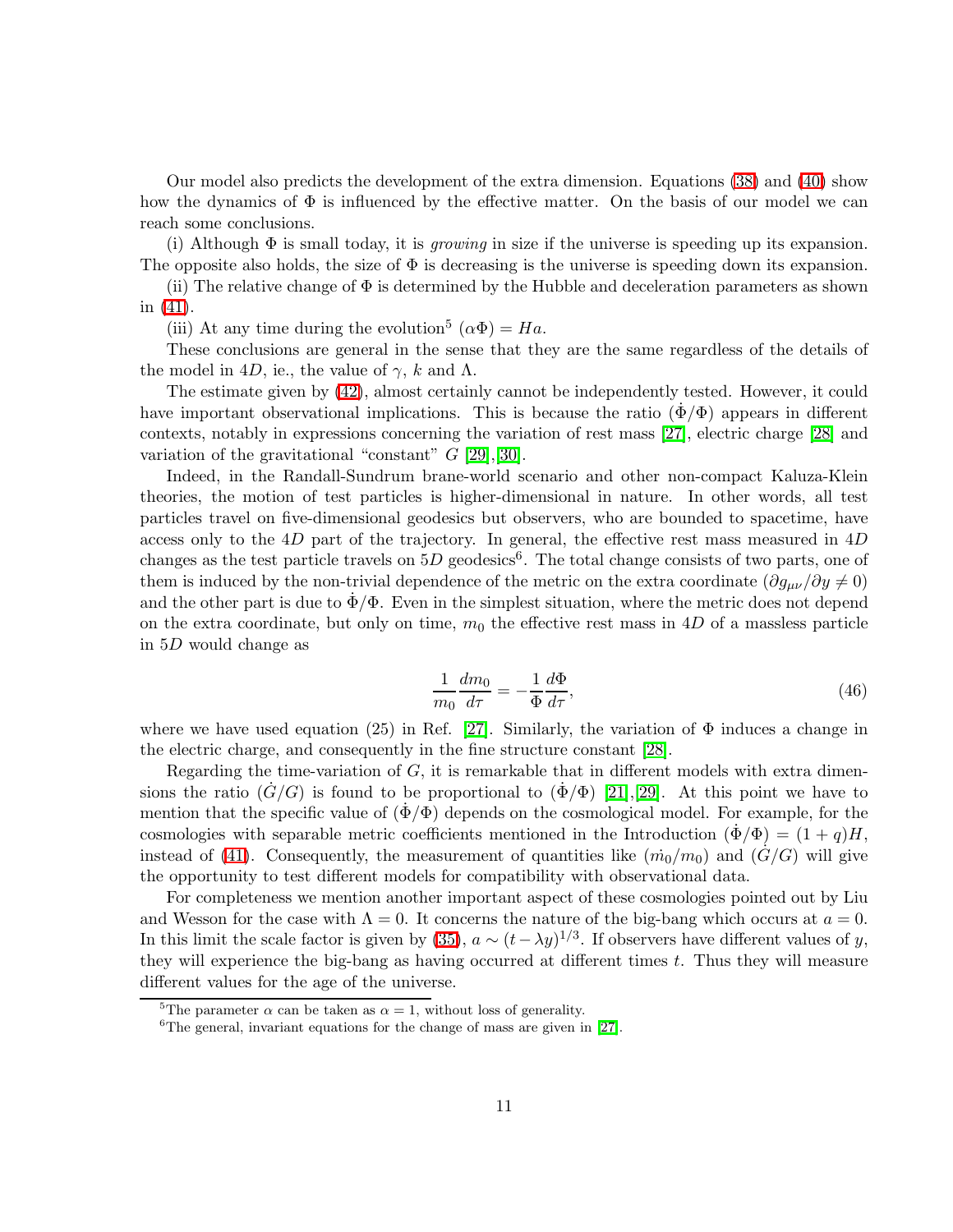Acknowledgments I would like to thank V.N. Melnikov, J.F. Nieves and Paul S. Wesson for comments on the ratio  $\Phi/\Phi$ .

## References

- [1] J. Ponce de Leon, *Mod. Phys. Lett.* A16, No. 35, 2291(2001), [gr-qc/0111011.](http://arxiv.org/abs/gr-qc/0111011)
- [2] J. Ponce de Leon, *Gen. Rel. Grav.* 20, 539(1988).
- [3] P.S. Wesson, *Space-Time-Matter* (World Scientific Publishing Co. Pte. Ltd. 1999).
- [4] J.M. Overduin and P.S. Wesson, *Phys. Reports* 283, 303(1997).
- [5] A.P. Billyard and W.N. Sajko, *Gen.Rel.Grav.* 33, 1929(2001), [gr-qc/0105074.](http://arxiv.org/abs/gr-qc/0105074)
- [6] P.S. Wesson, *J.Math.Phys.* 43, 2423(2002), [gr-qc/0105059.](http://arxiv.org/abs/gr-qc/0105059)
- [7] J. Ponce de Leon, *Mod. Phys. Lett.* A16, No. 21, 1405(2001), [gr-qc/0106020.](http://arxiv.org/abs/gr-qc/0106020)
- [8] S.S. Seahra, P.S. Wesson, *Class.Quant.Grav.* 19, 1139(2002), [gr-qc/0202010.](http://arxiv.org/abs/gr-qc/0202010)
- [9] P.S. Wesson and S.S. Seahra, *Ap. J.* L75, 557(2001).
- <span id="page-11-0"></span>[10] P. Binetruy, C. Deffayet, U. Ellwanger, D. Langlois, Phys.Lett. B477, 285(2000), [hep-th/9910219.](http://arxiv.org/abs/hep-th/9910219)
- <span id="page-11-1"></span>[11] L. Randall and R. Sundrum, *Phys. Rev. Lett.* 83, 4690(1999), [hp-th/9906064.](http://arxiv.org/abs/hp-th/9906064)
- [12] S. Mukohyama, *Phys.Lett.* B473 241(2000), [hep-th/9911165.](http://arxiv.org/abs/hep-th/9911165)
- [13] D. N. Vollick, *Class.Quant.Grav.* 18 1(2001), [hep-th/9911181.](http://arxiv.org/abs/hep-th/9911181)
- [14] D. Ida, *JHEP* 0009 014(2000), [gr-qc/9912002.](http://arxiv.org/abs/gr-qc/9912002)
- [15] P. Kraus, *JHEP* 9912 011(1999), [hep-th/9910149.](http://arxiv.org/abs/hep-th/9910149)
- [16] N. Kaloper, *Phys.Rev* D60 123506(1999), [hep-th/9905210.](http://arxiv.org/abs/hep-th/9905210)
- <span id="page-11-2"></span>[17] C. Barcelo, M. Visser, *Nucl.Phys.* B584 415(2000), [hep-th/0004022.](http://arxiv.org/abs/hep-th/0004022)
- [18] P. Singh, N. Dadhich, [hep-th/0204190\(](http://arxiv.org/abs/hep-th/0204190)2002); [hep-th/0208080](http://arxiv.org/abs/hep-th/0208080) (2002).
- <span id="page-11-3"></span>[19] S. Mukohyama, T. Shiromizu and K. Maeda, *Phys.Rev.* D62 024028(2000), [hep-th/9912287.](http://arxiv.org/abs/hep-th/9912287)
- <span id="page-11-4"></span>[20] Hongya Liu and P. S. Wesson, *Astrophys.J.* 562 1(2001), [gr-qc/0107093.](http://arxiv.org/abs/gr-qc/0107093)
- [21] J. Ponce de Leon, *Mod. Phys. Lett.* A17 2425(2002), [gr-qc/0207001.](http://arxiv.org/abs/gr-qc/0207001)
- [22] Takao Fukui, Sanjeev S. Seahra and P.S. Wesson, *J.Math.Phys.* 42, 5195(2001), [gr-qc/0105112.](http://arxiv.org/abs/gr-qc/0105112)